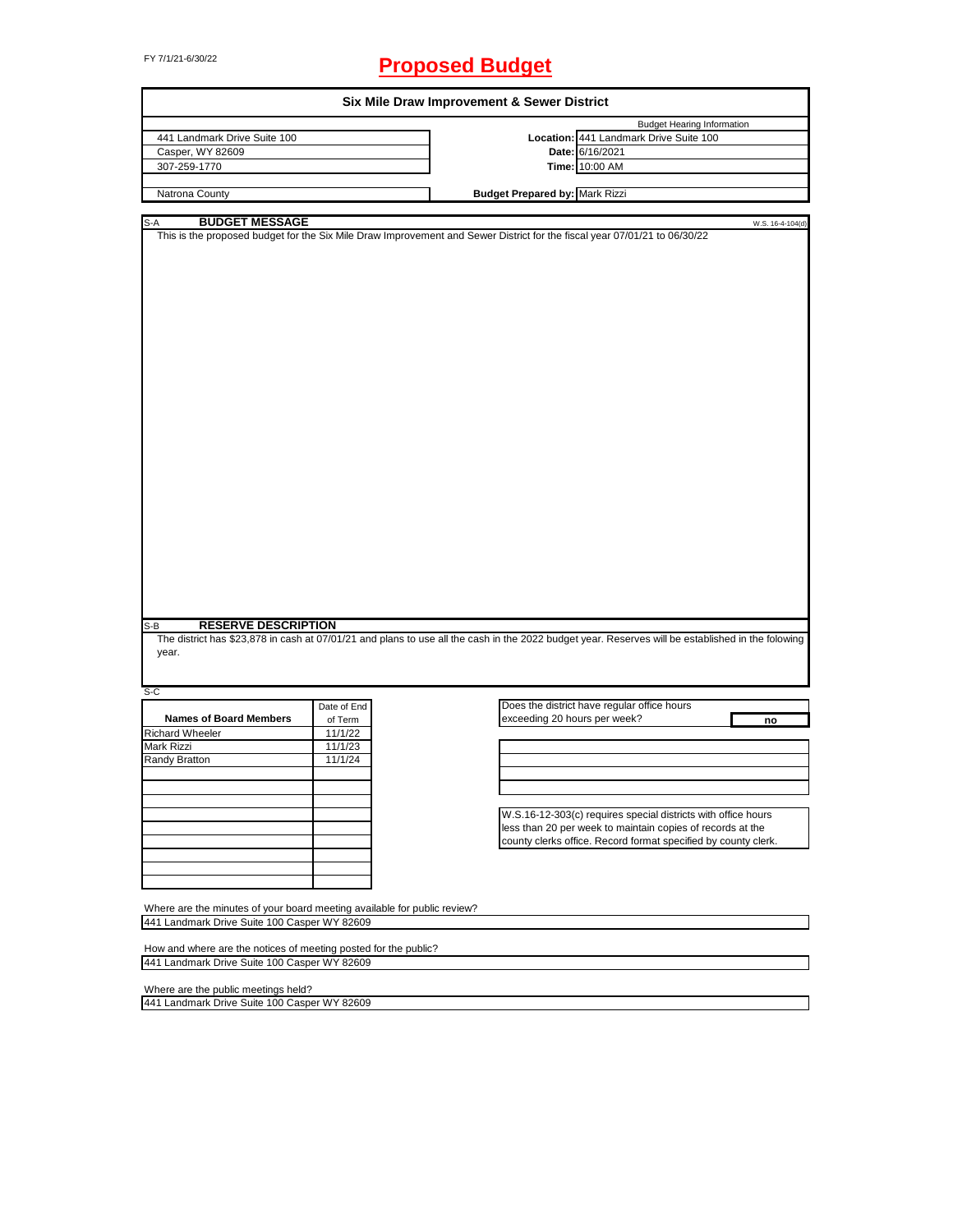### **PROPOSED BUDGET SUMMARY**

|       | <b>OVERVIEW</b>                                             | 2019-2020<br>Actual | 2020-2021<br>Estimated | 2021-2022<br>Proposed | Pending<br>Approval |
|-------|-------------------------------------------------------------|---------------------|------------------------|-----------------------|---------------------|
| $S-1$ | <b>Total Budgeted Expenditures</b>                          | \$0                 | \$0                    | \$34,600              |                     |
| $S-2$ | <b>Total Principal to Pay on Debt</b>                       | \$0                 | \$0                    | \$13.210              |                     |
| $S-3$ | <b>Total Change to Restricted Funds</b>                     | \$0                 | \$0                    |                       |                     |
|       |                                                             |                     |                        |                       |                     |
| $S-4$ | <b>Total General Fund and Forecasted Revenues Available</b> | \$0                 | \$0                    | \$56,878              |                     |
|       |                                                             |                     |                        |                       |                     |
| $S-5$ | Amount requested from County Commissioners                  | \$0                 | \$0                    | \$33,000              |                     |
|       |                                                             |                     |                        |                       |                     |
| $S-6$ | <b>Additional Funding Needed:</b>                           |                     |                        |                       |                     |

| <b>REVENUE SUMMARY</b> |                                              | 2019-2020 | 2020-2021 | 2021-2022                                  | Pending                                                                                                                                                                                                                                            |
|------------------------|----------------------------------------------|-----------|-----------|--------------------------------------------|----------------------------------------------------------------------------------------------------------------------------------------------------------------------------------------------------------------------------------------------------|
|                        |                                              | Actual    | Estimated | Proposed                                   | Approval                                                                                                                                                                                                                                           |
|                        |                                              |           |           |                                            |                                                                                                                                                                                                                                                    |
| $S-7$                  | <b>Operating Revenues</b>                    | \$0       | \$0       | \$0                                        | 1999                                                                                                                                                                                                                                               |
| $S-8$                  | Tax levy (From the County Treasurer)         | \$0       | \$0       | \$17,000                                   | <u> Mariji (</u>                                                                                                                                                                                                                                   |
| $S-9$                  | <b>Government Support</b>                    | \$0       | \$0       | \$0                                        | en de la familie de la familie de la familie de la familie de la familie de la familie de la familie de la fam<br>De la familie de la familie de la familie de la familie de la familie de la familie de la familie de la famili                   |
| $S-10$                 | Grants                                       | \$0       | \$0       | \$0                                        | en de la familie de la familie de la familie de la familie de la familie de la familie de la familie de la fa<br>Establecer de la familie de la familie de la familie de la familie de la familie de la familie de la familie d                    |
| $S-11$                 | Other County Support (Not from Co. Treas.)   | \$0       | \$0       | \$16,000                                   | <u>Maria Bara</u>                                                                                                                                                                                                                                  |
| $S-12$                 | <b>Miscellaneous</b>                         | \$0       | \$0       | \$0                                        | en de la familie de la familie de la familie de la familie de la familie de la familie de la familie de la fam<br>Estat de la familie de la familie de la familie de la familie de la familie de la familie de la familie de la                    |
| $S-13$                 | <b>Other Forecasted Revenue</b>              | \$0       | \$0       | \$0                                        | en<br>Verkland                                                                                                                                                                                                                                     |
|                        |                                              |           |           |                                            |                                                                                                                                                                                                                                                    |
| $S-14$                 | <b>Total Revenue</b>                         | \$0       | \$0       | \$33,000                                   |                                                                                                                                                                                                                                                    |
| FY 7/1/21-6/30/22      |                                              |           |           | Six Mile Draw Improvement & Sewer District |                                                                                                                                                                                                                                                    |
|                        | <b>EXPENDITURE SUMMARY</b>                   | 2019-2020 | 2020-2021 | 2021-2022                                  | Pending                                                                                                                                                                                                                                            |
|                        |                                              | Actual    | Estimated | Proposed                                   | Approval                                                                                                                                                                                                                                           |
|                        |                                              |           |           |                                            |                                                                                                                                                                                                                                                    |
| $S-15$                 | <b>Capital Outlay</b>                        | \$0       | \$0       | \$0                                        | en de la familie de la familie de la familie de la familie de la familie de la familie de la familie de la fam<br>Estat de la familie de la familie de la familie de la familie de la familie de la familie de la familie de la                    |
| $S-16$                 | <b>Interest and Fees On Debt</b>             | \$0       | \$0       | \$0                                        | en de la familie de la familie de la familie de la familie de la familie de la familie de la familie de la fam<br>Constituit de la familie de la familie de la familie de la familie de la familie de la familie de la familie d                   |
| $S-17$                 | <b>Administration</b>                        | \$0       | \$0       | \$0                                        | en<br>Verkland                                                                                                                                                                                                                                     |
| $S-18$                 | <b>Operations</b>                            | \$0       | \$0       | \$33,900                                   | <u>sida m</u>                                                                                                                                                                                                                                      |
| $S-19$                 | <b>Indirect Costs</b>                        | \$0       | \$0       | \$700                                      | <u>tillisti</u>                                                                                                                                                                                                                                    |
| <b>S-20R</b>           | <b>Expenditures paid by Reserves</b>         | \$0       | \$0       | \$0                                        | an dhe                                                                                                                                                                                                                                             |
| $S-20$                 | <b>Total Expenditures</b>                    | \$0       | \$0       | \$34,600                                   | <u> Hiller (</u>                                                                                                                                                                                                                                   |
|                        |                                              |           |           |                                            |                                                                                                                                                                                                                                                    |
|                        | <b>DEBT SUMMARY</b>                          | 2019-2020 | 2020-2021 | 2021-2022                                  | Pending                                                                                                                                                                                                                                            |
|                        |                                              | Actual    | Estimated | Proposed                                   | Approval                                                                                                                                                                                                                                           |
|                        |                                              |           |           |                                            |                                                                                                                                                                                                                                                    |
| $S-21$                 | <b>Principal Paid on Debt</b>                | \$0       | \$0       | \$13,210                                   | <u>Maria Maria Se</u>                                                                                                                                                                                                                              |
|                        |                                              |           |           |                                            |                                                                                                                                                                                                                                                    |
|                        | <b>CASH AND INVESTMENTS</b>                  | 2019-2020 | 2020-2021 | 2021-2022                                  | Pending                                                                                                                                                                                                                                            |
|                        |                                              | Actual    | Estimated | Proposed                                   | Approval                                                                                                                                                                                                                                           |
|                        |                                              |           |           |                                            |                                                                                                                                                                                                                                                    |
| $S-22$                 | <b>TOTAL GENERAL FUNDS</b>                   | \$0       | \$0       | \$23,878                                   | <u>till heldst</u>                                                                                                                                                                                                                                 |
|                        |                                              |           |           |                                            |                                                                                                                                                                                                                                                    |
|                        | <b>Summary of Reserve Funds</b>              |           |           |                                            |                                                                                                                                                                                                                                                    |
| S-23                   | <b>Beginning Balance in Reserve Accounts</b> |           |           |                                            |                                                                                                                                                                                                                                                    |
| $S-24$                 | a. Sinking and Debt Service Funds            | \$0       | \$0       | \$0                                        | en de la familie de la familie de la familie de la familie de la familie de la familie de la familie de la fam<br>Espainia                                                                                                                         |
| $S-25$                 | b. Reserves                                  | \$0       | \$0       | \$0                                        | en de la familie de la familie de la familie de la familie de la familie de la familie de la familie de la fam<br>Constitution de la familie de la familie de la familie de la familie de la familie de la familie de la familie                   |
| $S-26$                 | c. Bond Funds                                | \$0       | \$0       | \$0                                        | enna<br>Maria<br>Mille                                                                                                                                                                                                                             |
|                        | Total Reserves (a+b+c)                       | \$0       | \$0       | \$0                                        | en de la familie de la familie de la familie de la familie de la familie de la familie de la familie de la fam<br>Constituit de la familie de la familie de la familie de la familie de la familie de la familie de la familie d                   |
| $S-27$                 | Amount to be added                           |           |           |                                            |                                                                                                                                                                                                                                                    |
|                        | a. Sinking and Debt Service Funds            | \$0       | \$0       | \$0                                        | e de la construcción de la construcción de la construcción de la construcción de la construcción de la constru                                                                                                                                     |
| $S-28$                 |                                              | \$0       | \$0       | \$0                                        |                                                                                                                                                                                                                                                    |
| $S-29$                 | b. Reserves                                  |           |           |                                            |                                                                                                                                                                                                                                                    |
| $S-30$                 | c. Bond Funds                                | \$0       | \$0       | \$0                                        |                                                                                                                                                                                                                                                    |
|                        | Total to be added (a+b+c)                    | \$0       | \$0       | \$0                                        |                                                                                                                                                                                                                                                    |
|                        |                                              |           |           |                                            | en<br>Geboorte                                                                                                                                                                                                                                     |
| $S-31$                 | <b>Subtotal</b>                              | \$0       | \$0       | \$0                                        |                                                                                                                                                                                                                                                    |
| $S-32$                 | Less Total to be spent                       | \$0       | \$0       | \$0                                        | elli<br>Middle<br>en de la familie de la familie de la familie de la familie de la familie de la familie de la familie de la fam<br>Constituit de la familie de la familie de la familie de la familie de la familie de la familie de la familie d |
| $S-33$                 | TOTAL RESERVES AT END OF FISCAL YEAR         | \$0       | SO        | \$0                                        | en de la falsa de la falsa de la falsa de la falsa de la falsa de la falsa de la falsa de la falsa de la falsa<br>El falsa de la falsa de la falsa de la falsa de la falsa de la falsa de la falsa de la falsa de la falsa de la                   |

*Budget Officer / District Official (if not same as "Submitted by")*

Date adopted by Special District

Casper, WY 82609 **DISTRICT ADDRESS:** 441 Landmark Drive Suite 100 **PREPARED BY:** Mark Rizzi

**DISTRICT PHONE:** 307-259-1770

*Prepared in compliance with the Uniform Municipal Fiscal Procedures Act (W.S. 16-4-101 through 124) as it applies.*

1/23/19 *Form approved by Wyoming Department of Audit, Public Funds Division*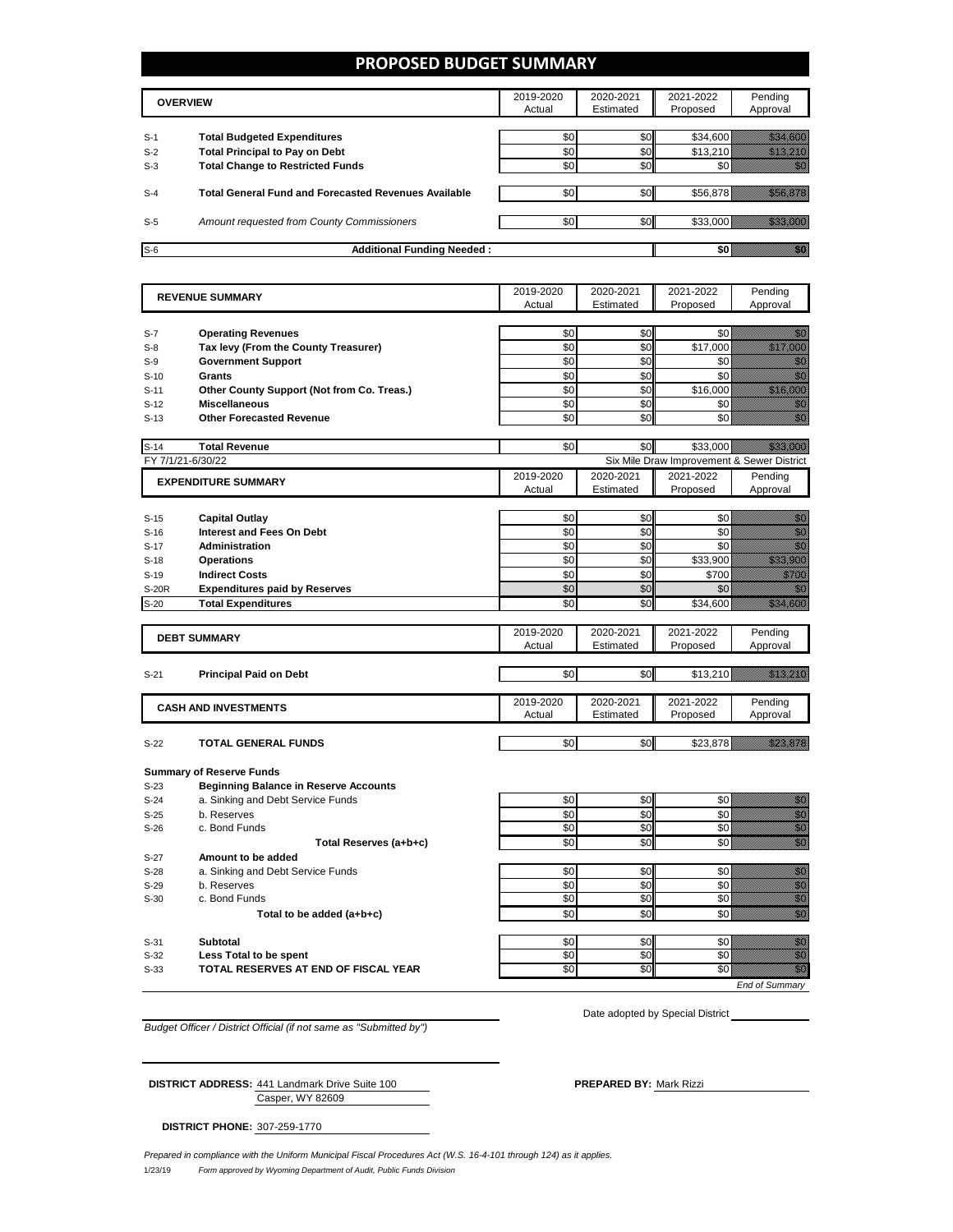|           | Six Mile Draw Improvement & Sewer District     |                                 |                     |                        | <b>FYE</b>            | 6/30/2022                                                                                                                                                                                                                        |
|-----------|------------------------------------------------|---------------------------------|---------------------|------------------------|-----------------------|----------------------------------------------------------------------------------------------------------------------------------------------------------------------------------------------------------------------------------|
|           | <b>NAME OF DISTRICT/BOARD</b>                  |                                 |                     |                        |                       |                                                                                                                                                                                                                                  |
|           | <b>PROPERTY TAXES AND ASSESSMENTS</b>          |                                 |                     |                        |                       |                                                                                                                                                                                                                                  |
|           |                                                |                                 |                     |                        |                       |                                                                                                                                                                                                                                  |
|           |                                                | <b>DOA Chart</b><br>of Accounts | 2019-2020<br>Actual | 2020-2021<br>Estimated | 2021-2022<br>Proposed | Pending<br>Approval                                                                                                                                                                                                              |
| $R-1$     | <b>Property Taxes and Assessments Received</b> |                                 |                     |                        |                       |                                                                                                                                                                                                                                  |
| R-1.1     | Tax Levy (From the County Treasurer)           | 4001                            |                     |                        | \$17,000              | <u> Kalifornia (</u>                                                                                                                                                                                                             |
| $R-1.2$   | Other County Support (see note on the right)   | 4005                            |                     |                        | \$16,000              | <u> Martin Sa</u>                                                                                                                                                                                                                |
|           | <b>FORECASTED REVENUE</b>                      |                                 |                     |                        |                       |                                                                                                                                                                                                                                  |
|           |                                                |                                 |                     |                        |                       |                                                                                                                                                                                                                                  |
|           |                                                | <b>DOA Chart</b>                | 2019-2020           | 2020-2021              | 2021-2022             | Pending                                                                                                                                                                                                                          |
|           |                                                | of Accounts                     | Actual              | Estimated              | Proposed              | Approval                                                                                                                                                                                                                         |
| $R-2$     | <b>Revenues from Other Governments</b>         |                                 |                     |                        |                       |                                                                                                                                                                                                                                  |
| $R - 2.1$ | State Aid                                      | 4211                            |                     |                        |                       |                                                                                                                                                                                                                                  |
|           | R-2.2 Additional County Aid (non-treasurer)    | 4237                            |                     |                        |                       |                                                                                                                                                                                                                                  |
|           | R-2.3 City (or Town) Aid                       | 4237                            |                     |                        |                       |                                                                                                                                                                                                                                  |
|           | R-2.4 Other (Specify)                          | 4237                            |                     |                        |                       |                                                                                                                                                                                                                                  |
|           | R-2.5 Total Government Support                 |                                 | \$0                 | \$0                    | \$0                   | .<br>Waliofarika 1970                                                                                                                                                                                                            |
| $R-3$     | <b>Operating Revenues</b>                      |                                 |                     |                        |                       |                                                                                                                                                                                                                                  |
| $R - 3.1$ | <b>Customer Charges</b>                        | 4300                            |                     |                        |                       |                                                                                                                                                                                                                                  |
|           | R-3.2 Sales of Goods or Services               | 4300                            |                     |                        |                       |                                                                                                                                                                                                                                  |
| $R - 3.3$ | <b>Other Assessments</b>                       | 4503                            |                     |                        |                       |                                                                                                                                                                                                                                  |
| $R - 3.4$ | <b>Total Operating Revenues</b>                |                                 | \$0                 | \$0                    | \$0                   | e di provincia di concello della concella di concella di concella di concella di concella di concella di conce<br>Nel 1990, concella di concella di concella di concella di concella di concella di concella di concella di conc |
| $R-4$     | <b>Grants</b>                                  |                                 |                     |                        |                       |                                                                                                                                                                                                                                  |
| $R - 4.1$ | <b>Direct Federal Grants</b>                   | 4201                            |                     |                        |                       |                                                                                                                                                                                                                                  |
|           | R-4.2 Federal Grants thru State Agencies       | 4201                            |                     |                        |                       |                                                                                                                                                                                                                                  |
| R-4.3     | <b>Grants from State Agencies</b>              | 4211                            |                     |                        |                       |                                                                                                                                                                                                                                  |
| $R - 4.4$ | <b>Total Grants</b>                            |                                 | \$0                 | \$0                    | \$0                   | <u> Karl</u>                                                                                                                                                                                                                     |
| $R-5$     | <b>Miscellaneous Revenue</b>                   |                                 |                     |                        |                       |                                                                                                                                                                                                                                  |
| $R-5.1$   | Interest                                       | 4501                            |                     |                        |                       |                                                                                                                                                                                                                                  |
|           | R-5.2 Other: Specify                           | 4500                            |                     |                        |                       |                                                                                                                                                                                                                                  |
|           | R-5.3 Other: Additional                        |                                 |                     |                        |                       |                                                                                                                                                                                                                                  |
| $R-5.4$   | <b>Total Miscellaneous</b>                     |                                 | \$0                 | \$0                    | \$0                   | en de la familie de la familie de la familie de la familie de la familie de la familie de la familie de la fam<br>Constitution de la familie de la familie de la familie de la familie de la familie de la familie de la familie |
| $R-5.5$   | <b>Total Forecasted Revenue</b>                |                                 | \$0                 | \$0                    | \$0                   | en de la familie de la familie de la familie de la familie de la familie de la familie de la familie de la fa<br>Constituit de la familie de la familie de la familie de la familie de la familie de la familie de la familie d  |
| $R-6$     | <b>Other Forecasted Revenue</b>                |                                 |                     |                        |                       |                                                                                                                                                                                                                                  |
| $R-6.1$   | a. Other past due as estimated by Co. Treas.   | 4004                            |                     |                        |                       |                                                                                                                                                                                                                                  |
| R-6.2     | b. Other forecasted revenue (specify):         |                                 |                     |                        |                       |                                                                                                                                                                                                                                  |
| $R-6.3$   |                                                | 4500                            |                     |                        |                       |                                                                                                                                                                                                                                  |
| $R-6.4$   |                                                | 4500                            |                     |                        |                       |                                                                                                                                                                                                                                  |
| $R-6.5$   |                                                |                                 |                     |                        |                       |                                                                                                                                                                                                                                  |
|           | R-6.6 Total Other Forecasted Revenue (a+b)     |                                 | \$0                 | \$0                    | \$0                   | <u>tik k</u>                                                                                                                                                                                                                     |
|           |                                                |                                 |                     |                        |                       |                                                                                                                                                                                                                                  |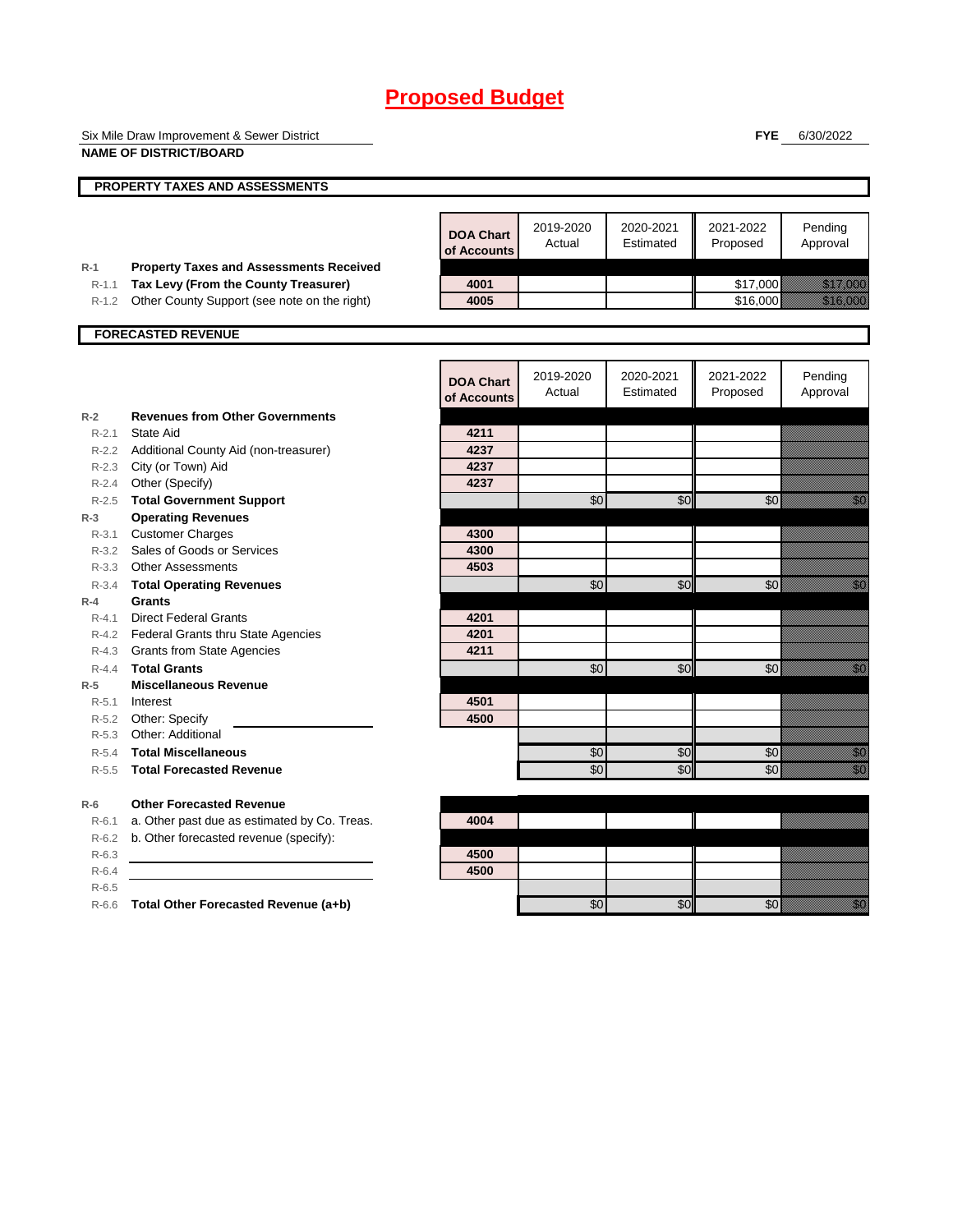### **CAPITAL OUTLAY BUDGET**

|           |                             | ui Auuu |
|-----------|-----------------------------|---------|
| $E-1$     | <b>Capital Outlay</b>       |         |
| $E - 1.1$ | <b>Real Property</b>        | 6201    |
| $E - 1.2$ | Vehicles                    | 6210    |
| $E-1.3$   | <b>Office Equipment</b>     | 6211    |
| $E - 1.4$ | Other (Specify)             |         |
| $E - 1.5$ |                             | 6200    |
| $E-1.6$   |                             | 6200    |
| $E - 1.7$ |                             |         |
| $E - 1.8$ | <b>TOTAL CAPITAL OUTLAY</b> |         |
|           |                             |         |

| <b>DOA Chart</b><br>of Accounts | 2019-2020<br>Actual | 2020-2021<br>Estimated | 2021-2022<br>Proposed | Pending<br>Approval |
|---------------------------------|---------------------|------------------------|-----------------------|---------------------|
|                                 |                     |                        |                       |                     |
| 6201                            |                     |                        |                       |                     |
| 6210                            |                     |                        |                       |                     |
| 6211                            |                     |                        |                       |                     |
|                                 |                     |                        |                       |                     |
| 6200                            |                     |                        |                       |                     |
| 6200                            |                     |                        |                       |                     |
|                                 |                     |                        |                       |                     |
|                                 | ደበ                  |                        |                       |                     |

#### **ADMINISTRATION BUDGET**

|           |                                      | <b>DOA Chart</b><br>of Accounts | 2019-2020<br>Actual | 2020-2021<br>Estimated | 2021-2022<br>Proposed | Pending<br>Approval                                                                                                                                                                                                             |
|-----------|--------------------------------------|---------------------------------|---------------------|------------------------|-----------------------|---------------------------------------------------------------------------------------------------------------------------------------------------------------------------------------------------------------------------------|
| $E-2$     | <b>Personnel Services</b>            |                                 |                     |                        |                       |                                                                                                                                                                                                                                 |
| $E - 2.1$ | Administrator                        | 7002                            |                     |                        |                       |                                                                                                                                                                                                                                 |
| $E - 2.2$ | Secretary                            | 7003                            |                     |                        |                       |                                                                                                                                                                                                                                 |
| $E - 2.3$ | Clerical                             | 7004                            |                     |                        |                       |                                                                                                                                                                                                                                 |
| $E - 2.4$ | Other (Specify)                      |                                 |                     |                        |                       |                                                                                                                                                                                                                                 |
| $E - 2.5$ |                                      | 7005                            |                     |                        |                       |                                                                                                                                                                                                                                 |
| $E - 2.6$ |                                      | 7005                            |                     |                        |                       |                                                                                                                                                                                                                                 |
| $E - 2.7$ |                                      |                                 |                     |                        |                       |                                                                                                                                                                                                                                 |
| $E-3$     | <b>Board Expenses</b>                |                                 |                     |                        |                       |                                                                                                                                                                                                                                 |
| $E - 3.1$ | Travel                               | 7011                            |                     |                        |                       |                                                                                                                                                                                                                                 |
| $E - 3.2$ | Mileage                              | 7012                            |                     |                        |                       |                                                                                                                                                                                                                                 |
| $E - 3.3$ | Other (Specify)                      |                                 |                     |                        |                       |                                                                                                                                                                                                                                 |
| $E - 3.4$ |                                      | 7013                            |                     |                        |                       |                                                                                                                                                                                                                                 |
| $E - 3.5$ |                                      | 7013                            |                     |                        |                       |                                                                                                                                                                                                                                 |
| $E - 3.6$ |                                      |                                 |                     |                        |                       |                                                                                                                                                                                                                                 |
| $E-4$     | <b>Contractual Services</b>          |                                 |                     |                        |                       |                                                                                                                                                                                                                                 |
| $E - 4.1$ | Legal                                | 7021                            |                     |                        |                       |                                                                                                                                                                                                                                 |
| $E - 4.2$ | Accounting/Auditing                  | 7022                            |                     |                        |                       |                                                                                                                                                                                                                                 |
| $E - 4.3$ | Other (Specify)                      |                                 |                     |                        |                       |                                                                                                                                                                                                                                 |
| $E - 4.4$ |                                      | 7023                            |                     |                        |                       |                                                                                                                                                                                                                                 |
| $E-4.5$   |                                      | 7023                            |                     |                        |                       |                                                                                                                                                                                                                                 |
| $E-4.6$   |                                      |                                 |                     |                        |                       |                                                                                                                                                                                                                                 |
| $E-5$     | <b>Other Administrative Expenses</b> |                                 |                     |                        |                       |                                                                                                                                                                                                                                 |
| $E - 5.1$ | Office Supplies                      | 7031                            |                     |                        |                       |                                                                                                                                                                                                                                 |
| $E - 5.2$ | Office equipment, rent & repair      | 7032                            |                     |                        |                       |                                                                                                                                                                                                                                 |
| $E - 5.3$ | Education                            | 7033                            |                     |                        |                       |                                                                                                                                                                                                                                 |
| $E - 5.4$ | Registrations                        | 7034                            |                     |                        |                       |                                                                                                                                                                                                                                 |
| $E - 5.5$ | Other (Specify)                      |                                 |                     |                        |                       |                                                                                                                                                                                                                                 |
| $E - 5.6$ |                                      | 7035                            |                     |                        |                       |                                                                                                                                                                                                                                 |
| $E - 5.7$ |                                      | 7035                            |                     |                        |                       |                                                                                                                                                                                                                                 |
| $E - 5.8$ |                                      |                                 |                     |                        |                       |                                                                                                                                                                                                                                 |
| $E-6$     | <b>TOTAL ADMINISTRATION</b>          |                                 | \$0                 | \$0                    | \$0                   | en de la familie de la familie de la familie de la familie de la familie de la familie de la familie de la fa<br>Constitution de la familie de la familie de la familie de la familie de la familie de la familie de la familie |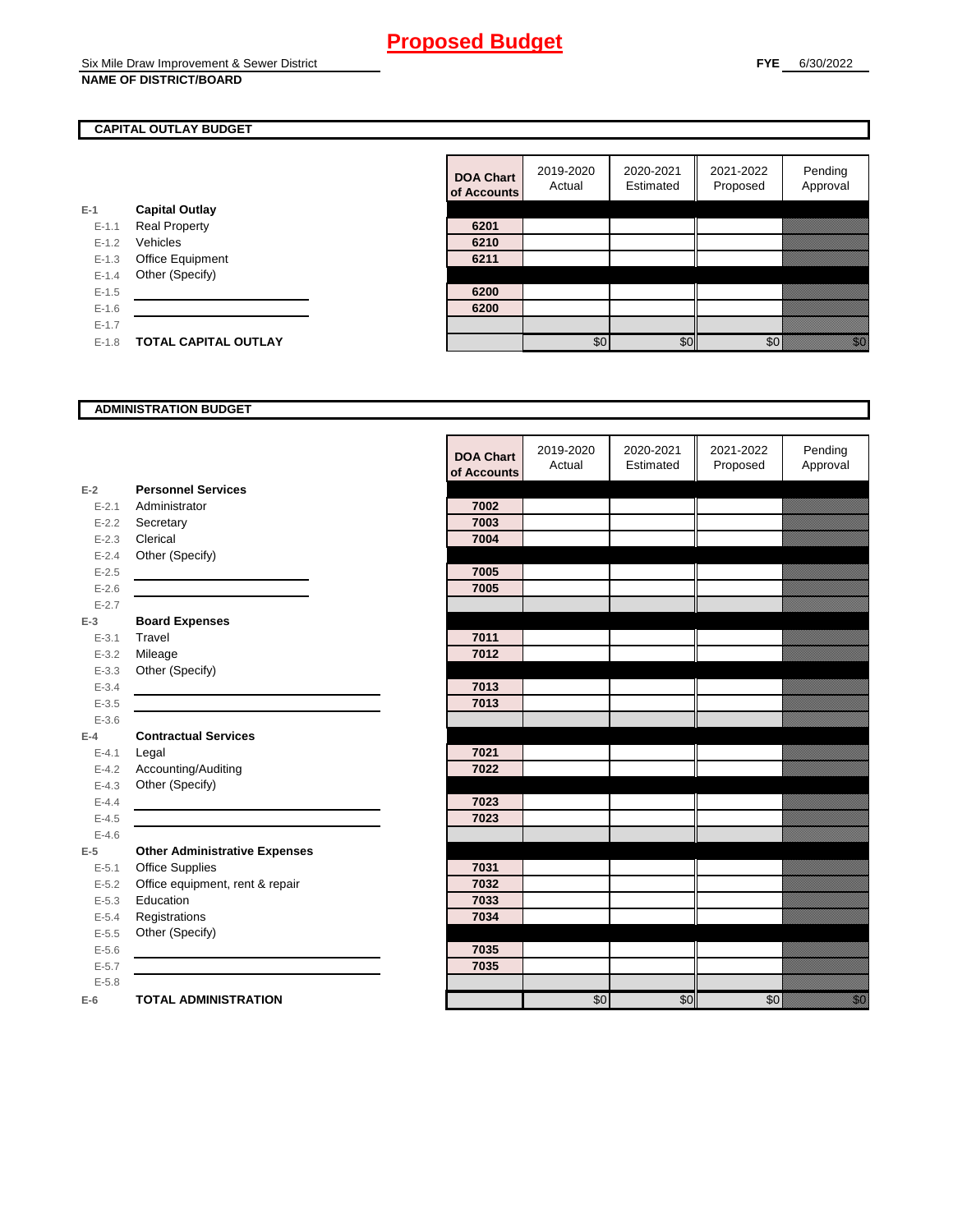Six Mile Draw Improvement & Sewer District

### **OPERATIONS BUDGET**

**E-7**

**E-8 Travel**

**E-9**

**E-10**

**E-11 Contractual Arrangements (List)** 

**E-12 Other operations (Specify)** 

|           |                                        | <b>DOA Chart</b><br>of Accounts | 2019-2020<br>Actual | 2020-2021<br>Estimated | 2021-2022<br>Proposed | Pending<br>Approval                                                                                                                                                                                                              |
|-----------|----------------------------------------|---------------------------------|---------------------|------------------------|-----------------------|----------------------------------------------------------------------------------------------------------------------------------------------------------------------------------------------------------------------------------|
| $E-7$     | <b>Personnel Services</b>              |                                 |                     |                        |                       |                                                                                                                                                                                                                                  |
| $E - 7.1$ | Wages--Operations                      | 7202                            |                     |                        |                       |                                                                                                                                                                                                                                  |
| $E - 7.2$ | <b>Service Contracts</b>               | 7203                            |                     |                        |                       |                                                                                                                                                                                                                                  |
| $E - 7.3$ | Other (Specify)                        |                                 |                     |                        |                       |                                                                                                                                                                                                                                  |
| $E - 7.4$ |                                        | 7204                            |                     |                        |                       |                                                                                                                                                                                                                                  |
| $E - 7.5$ |                                        | 7204                            |                     |                        |                       |                                                                                                                                                                                                                                  |
| $E - 7.6$ |                                        |                                 |                     |                        |                       |                                                                                                                                                                                                                                  |
| E-8       | <b>Travel</b>                          |                                 |                     |                        |                       |                                                                                                                                                                                                                                  |
| $E - 8.1$ | Mileage                                | 7211                            |                     |                        |                       |                                                                                                                                                                                                                                  |
| $E - 8.2$ | Other (Specify)                        |                                 |                     |                        |                       |                                                                                                                                                                                                                                  |
| $E - 8.3$ |                                        | 7212                            |                     |                        |                       |                                                                                                                                                                                                                                  |
| $E - 8.4$ |                                        | 7212                            |                     |                        |                       |                                                                                                                                                                                                                                  |
| $E - 8.5$ |                                        |                                 |                     |                        |                       |                                                                                                                                                                                                                                  |
| $E-9$     | <b>Operating supplies (List)</b>       |                                 |                     |                        |                       |                                                                                                                                                                                                                                  |
| $E - 9.1$ |                                        | 7220                            |                     |                        |                       |                                                                                                                                                                                                                                  |
| $E-9.2$   |                                        | 7220                            |                     |                        |                       |                                                                                                                                                                                                                                  |
| $E - 9.3$ |                                        | 7220                            |                     |                        |                       |                                                                                                                                                                                                                                  |
| $E - 9.4$ |                                        | 7220                            |                     |                        |                       |                                                                                                                                                                                                                                  |
| $E - 9.5$ |                                        |                                 |                     |                        |                       |                                                                                                                                                                                                                                  |
| $E-10$    | <b>Program Services (List)</b>         |                                 |                     |                        |                       |                                                                                                                                                                                                                                  |
| $E-10.1$  |                                        | 7230                            |                     |                        |                       |                                                                                                                                                                                                                                  |
| $E-10.2$  |                                        | 7230                            |                     |                        |                       |                                                                                                                                                                                                                                  |
| $E-10.3$  |                                        | 7230                            |                     |                        |                       |                                                                                                                                                                                                                                  |
| $E-10.4$  |                                        | 7230                            |                     |                        |                       |                                                                                                                                                                                                                                  |
| $E-10.5$  |                                        |                                 |                     |                        |                       |                                                                                                                                                                                                                                  |
| $E-11$    | <b>Contractual Arrangements (List)</b> |                                 |                     |                        |                       |                                                                                                                                                                                                                                  |
| $E-11.1$  |                                        | 7400                            |                     |                        |                       |                                                                                                                                                                                                                                  |
| $E-11.2$  |                                        | 7400                            |                     |                        |                       |                                                                                                                                                                                                                                  |
| $E-11.3$  |                                        | 7400                            |                     |                        |                       |                                                                                                                                                                                                                                  |
| $E-11.4$  |                                        | 7400                            |                     |                        |                       |                                                                                                                                                                                                                                  |
| $E-11.5$  |                                        |                                 |                     |                        |                       |                                                                                                                                                                                                                                  |
| $E-12$    | <b>Other operations (Specify)</b>      |                                 |                     |                        |                       |                                                                                                                                                                                                                                  |
| $E-12.1$  | Sewer Fees                             | 7450                            |                     |                        | \$1,900               | <u> Karlingan Sa</u>                                                                                                                                                                                                             |
| $E-12.2$  | <b>Road Repairs</b>                    | 7450                            |                     |                        | \$32,000              | <u>ta kalendari komunista komunista komunista komunista komunista komunista komunista komunista komunista ko</u>                                                                                                                 |
| $E-12.3$  |                                        | 7450                            |                     |                        |                       |                                                                                                                                                                                                                                  |
| $E-12.4$  |                                        | 7450                            |                     |                        |                       |                                                                                                                                                                                                                                  |
| $E-12.5$  |                                        |                                 |                     |                        |                       |                                                                                                                                                                                                                                  |
| E-13      | <b>TOTAL OPERATIONS</b>                |                                 | \$0                 | \$0                    | \$33,900              | a katika katika katika katika katika katika katika katika katika katika katika katika katika katika katika kat<br>Katika katika katika katika katika katika katika katika katika katika katika katika katika katika katika katik |
|           |                                        |                                 |                     |                        |                       |                                                                                                                                                                                                                                  |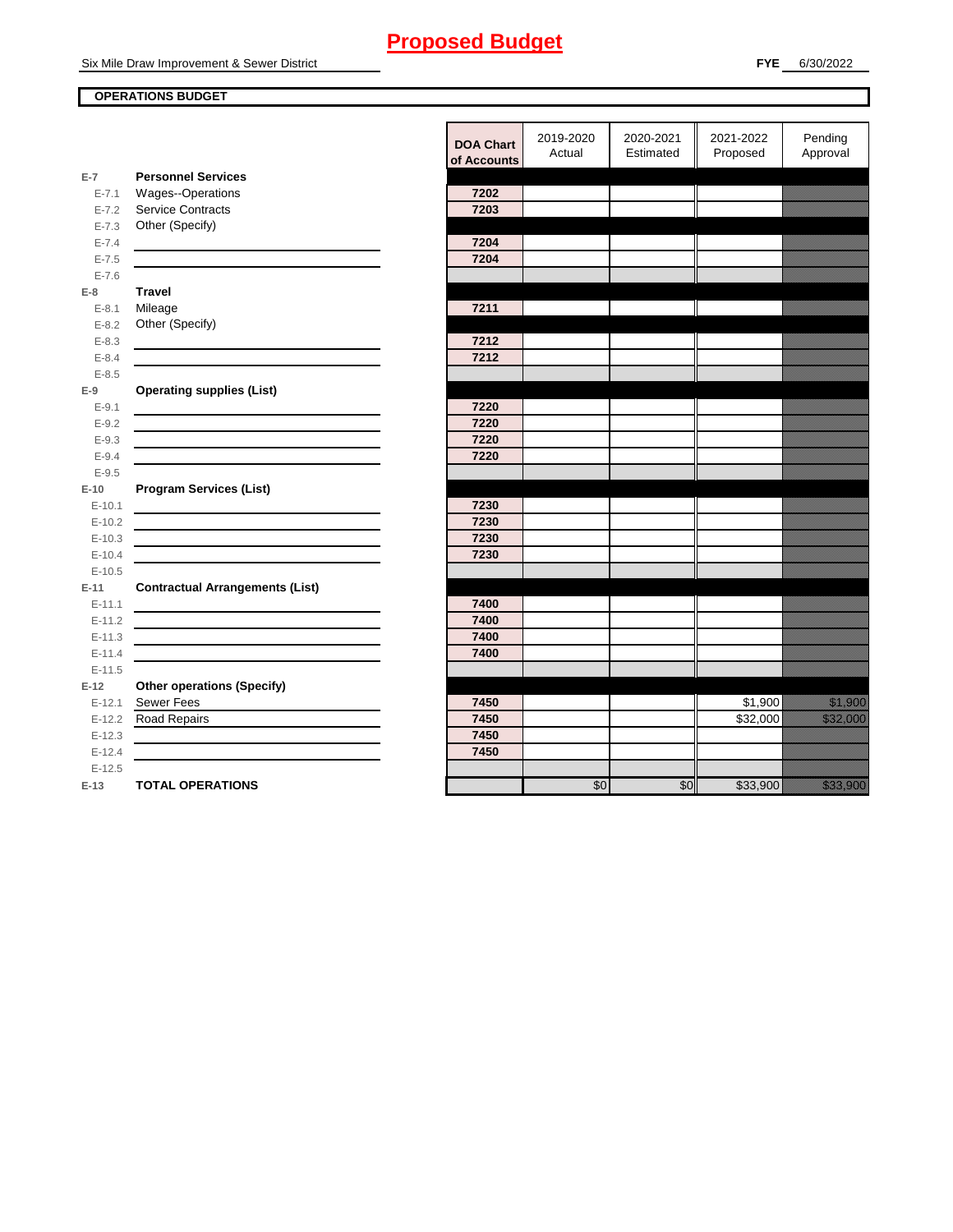Six Mile Draw Improvement & Sewer District

#### **FYE** 6/30/2022

#### **INDIRECT COSTS BUDGET**

|          |                               | <b>DOA Chart</b><br>of Accounts | 2019-2020<br>Actual | 2020-2021<br>Estimated | 2021-2022<br>Proposed | Pending<br>Approval |
|----------|-------------------------------|---------------------------------|---------------------|------------------------|-----------------------|---------------------|
| $E-14$   | <b>Insurance</b>              |                                 |                     |                        |                       |                     |
| $E-14.1$ | Liability                     | 7502                            |                     |                        | \$700                 | <u> Hillian Sta</u> |
| $E-14.2$ | <b>Buildings and vehicles</b> | 7503                            |                     |                        |                       |                     |
| $E-14.3$ | Equipment                     | 7504                            |                     |                        |                       |                     |
| $E-14.4$ | Other (Specify)               |                                 |                     |                        |                       |                     |
| $E-14.5$ |                               | 7505                            |                     |                        |                       |                     |
| $E-14.6$ |                               | 7505                            |                     |                        |                       |                     |
| $E-14.7$ |                               |                                 |                     |                        |                       |                     |
| $E-15$   | Indirect payroll costs:       |                                 |                     |                        |                       |                     |
| $E-15.1$ | FICA (Social Security) taxes  | 7511                            |                     |                        |                       |                     |
| $E-15.2$ | <b>Workers Compensation</b>   | 7512                            |                     |                        |                       |                     |
| $E-15.3$ | <b>Unemployment Taxes</b>     | 7513                            |                     |                        |                       |                     |
| $E-15.4$ | Retirement                    | 7514                            |                     |                        |                       |                     |
| $E-15.5$ | Health Insurance              | 7515                            |                     |                        |                       |                     |
| $E-15.6$ | Other (Specify)               |                                 |                     |                        |                       |                     |
| $E-15.7$ |                               | 7516                            |                     |                        |                       |                     |
| $E-15.8$ |                               | 7516                            |                     |                        |                       |                     |
| $E-15.9$ |                               |                                 |                     |                        |                       |                     |
|          |                               |                                 |                     |                        |                       |                     |
| $E-17$   | <b>TOTAL INDIRECT COSTS</b>   |                                 | \$0                 | \$0                    | \$700                 | a a an ainm         |

### **DEBT SERVICE BUDGET**

| <b>DOA Chart</b><br>of Accounts | 2019-2020<br>Actual | 2020-2021<br>Estimated | 2021-2022<br>Proposed | Pending<br>Approval |
|---------------------------------|---------------------|------------------------|-----------------------|---------------------|
|                                 |                     |                        |                       |                     |
| 6401                            |                     |                        | \$13,210              |                     |
| 6410                            |                     |                        |                       |                     |
| 6420                            |                     |                        |                       |                     |
|                                 |                     |                        | \$13,210              |                     |

#### **D-1 Debt Service**

D-1.1 **Principal** 

D-1.2 **Interest** 

D-1.3 **Fees** 

**D-2 TOTAL DEBT SERVICE**